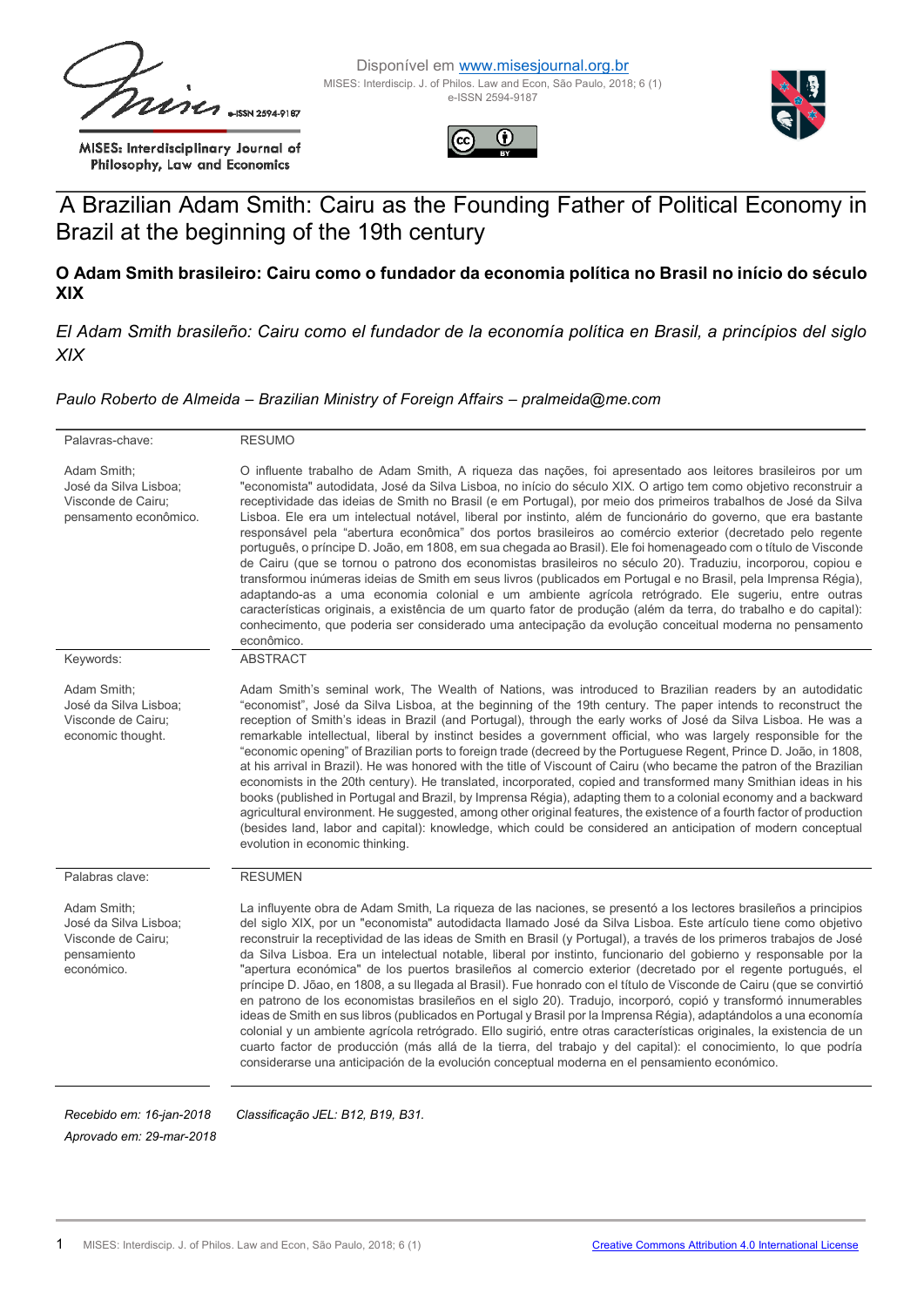## **1. ADAM SMITH'S EASTWARD AND WESTWARD JOURNEYS: WHEN DID HE COME TO BRAZIL?**

One of the best-known Italian sociologists, Giovanni Arrighi, who is already famous for his seminal book *The Long Twentieth Century: Money, Power and the Origins of Our Times* (1994), acquired much more preeminence among scholars with the publication of his book launched in 2007, *Adam Smith in Beijing: Lineages of the Twenty-First Century*. It deals with the apparently irresistible ascent of China in the world economy. Everyone can easily agree with that kind argument and its contrary as well. The resistible decline of the American economic importance in the world, in general, not to mention, in particular, the vanishing influence of the United States over a vast array of East Asian countries (and elsewhere) in a foreseeable future.

<span id="page-1-1"></span>I personally accept most of Arrighi's arguments and analysis, although I am less inclined to admit the case for an inevitable American decline, which is too premature to ascertain, I would say. I find that his "Smithian-Chinese" interpretation of current trends in the world economy represents a sensible evaluation of the main features of the changing political economy of our times, which constituted Arrighi's pet subjects of research and teachings. Very well, then, for the book and for Arrighi's stance towards global capitalism, what he described as his "long march from neoclassical economics to comparative-historical sociology" ([HARVEY, 2009](#page-13-0), p.62). The "Smithian-Chinese" book represents a valuable contribution to the understanding of our transitional phase of the world economy. It comes from the tragic, but apparently secure period of the geopolitical Cold War and advances into the troubling waves of the new, still uncharted waters of what I call the "economic Cold War". I suppose that at this time, China will reveal itself as the very and true winner of this new kind of economic confrontation between two big economic empires, inside the framework of a reforming world economic structure, still under travails (and perhaps under a new direction). As regards the political preeminence of those two models of governance, I tend to adhere to a Fukuyama (1952-) approach about the evident superiority of a market democracy system, and of ample freedom for innovation and expression.

<span id="page-1-0"></span>Nevertheless, agreeing with the approach adopted by **[Arrighi \(2007](#page-13-1)<sup>a</sup>)</u>**, for the interpretation of economic transformations in our era, and indeed appreciating the contents of his last big book, I take the opportunity to declare my total objection and complete disagreement with its title: *Adam Smith in Beijing*. I need to be straightforward, I think it should be the opposite: *Beijing moved to Scotland*. This path inversion deserves some explanation, but the reasons seem to me clearly evident.

If we reconstruct the evolution of economic beliefs among the new mandarins, as well as the overall corresponding changes in China's economic policies, it becomes clear that Adam Smith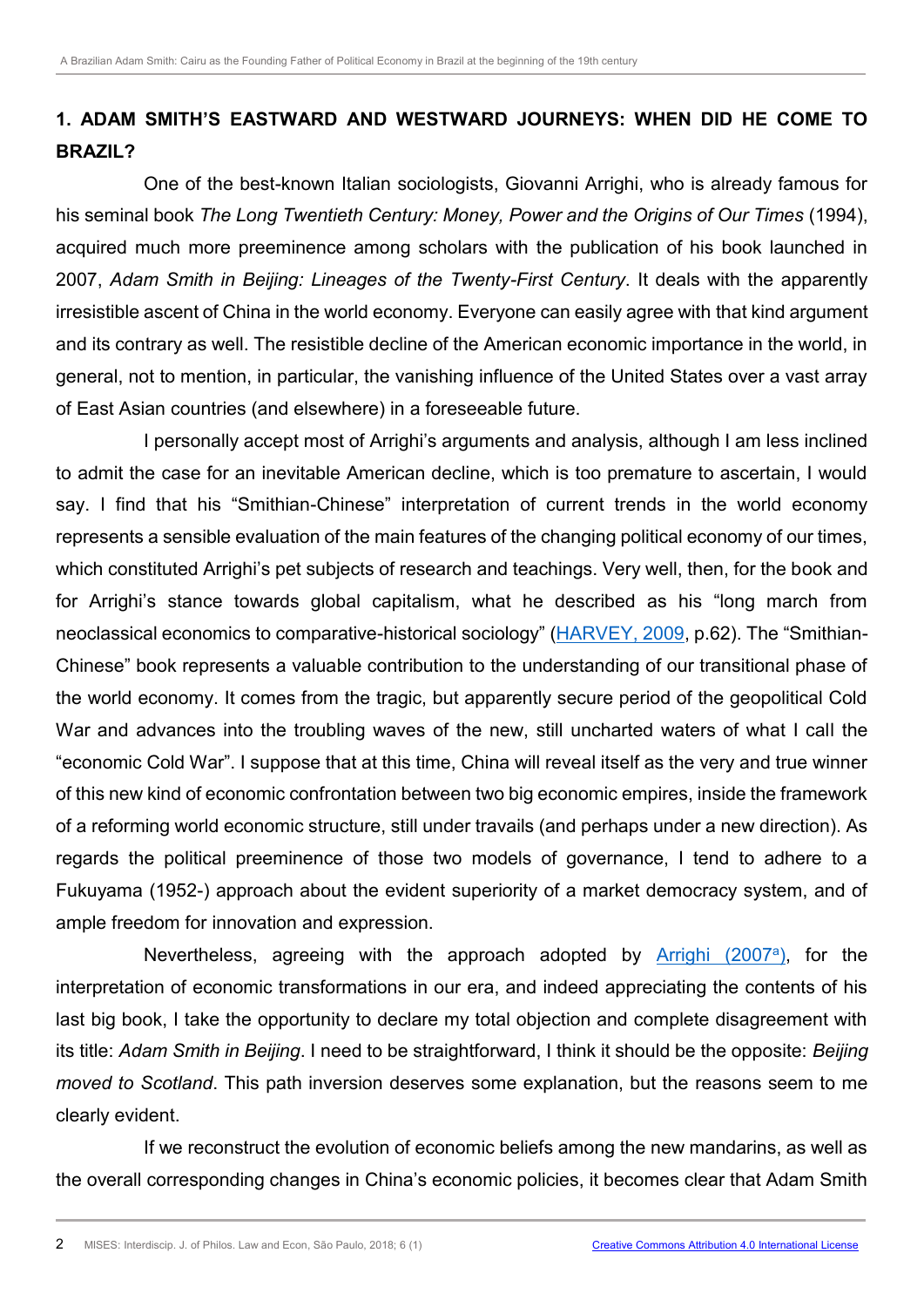never went to Beijing, even in a metaphorical sense. The question is what would it mean to perform, in the conceptual meaning of the undertaking, these imagined eastward journeys? If the former professor of Moral Philosophy in the University of Glasgow had to embark to Beijing in our time, that would imply some sort of virtual didactical work, performed by him, through his few published works. However, the reverse occurred: Smith teachings and books were the passive subjects of the whole process, that of an exceptional economic performance of Chinese market economy in the last decades, since Deng Xiaoping started a real revolution in China's economic and social policies (but not the political ones). Chinese autocrats of the CCP imported some of Smith's prescriptions in terms of public policies, but that was not reached out of a true conviction (by them), but out of necessity (for China).

<span id="page-2-0"></span>Therefore, the contrary move is a much more acceptable view of the actual movement of trends and policies in China, than the somewhat ambiguous Arrighi's title [\(2007](#page-13-1)b). It was the mandarin-like Chinese *Nomenklatura* that undertook the hard path to Scotland, or precisely, to the core of Smith philosophy. Of course, there was much more than mere political economy in the *Weltanschauung* of Smith, but it would be really difficult for hardline modernizers and revisionist party apparatchiks like the Chinese communists to also adhere to his theory of moral sentiments or other memorable lessons of him. *À leur manière*, they accepted the main lesson contained in the massive treatise of Adam Smith, that Political Economy is a pragmatic science that statesmen use in order to build a strong nation and create riches and prosperity to the benefit of the whole society.

Notwithstanding, even admitting it, in accordance with Arrighi's proposal, that Adam Smith really went to Beijing (albeit metaphorically), one has to recognize that this imagined travel was only performed to carry the lights of a sound economic policy to the Middle Empire. It helps overcome centuries of total decline, exacerbated in the second half of the  $20<sup>th</sup>$  century by the delirious and destructive political economy of late Maoism (e.g., among others, the Great Leap Forward and the Cultural Revolution). After this hypothetical visit, the author of the *Wealth of Nations*  paved the way for the introduction, by Beijing, of a more amenable, half-rational, almost normal set of economic policies that carried China through a really impressive and exceptional period of a sustained high cumulative annual growth rates in its nominal and real GDP per head. In economic history, there are no other examples of such a huge transformation of social and economic conditions of millions of people in a very short period, and probably there will never be any other experiment of the sort, in that scale and pace.

So, a capitalist China – more exactly, a market economy in China –, fully integrated into the world division of labor, that is a great thing that could be expected from the lessons of a modest professor of moral philosophy in Scotland, who was only trying to instruct his contemporaries about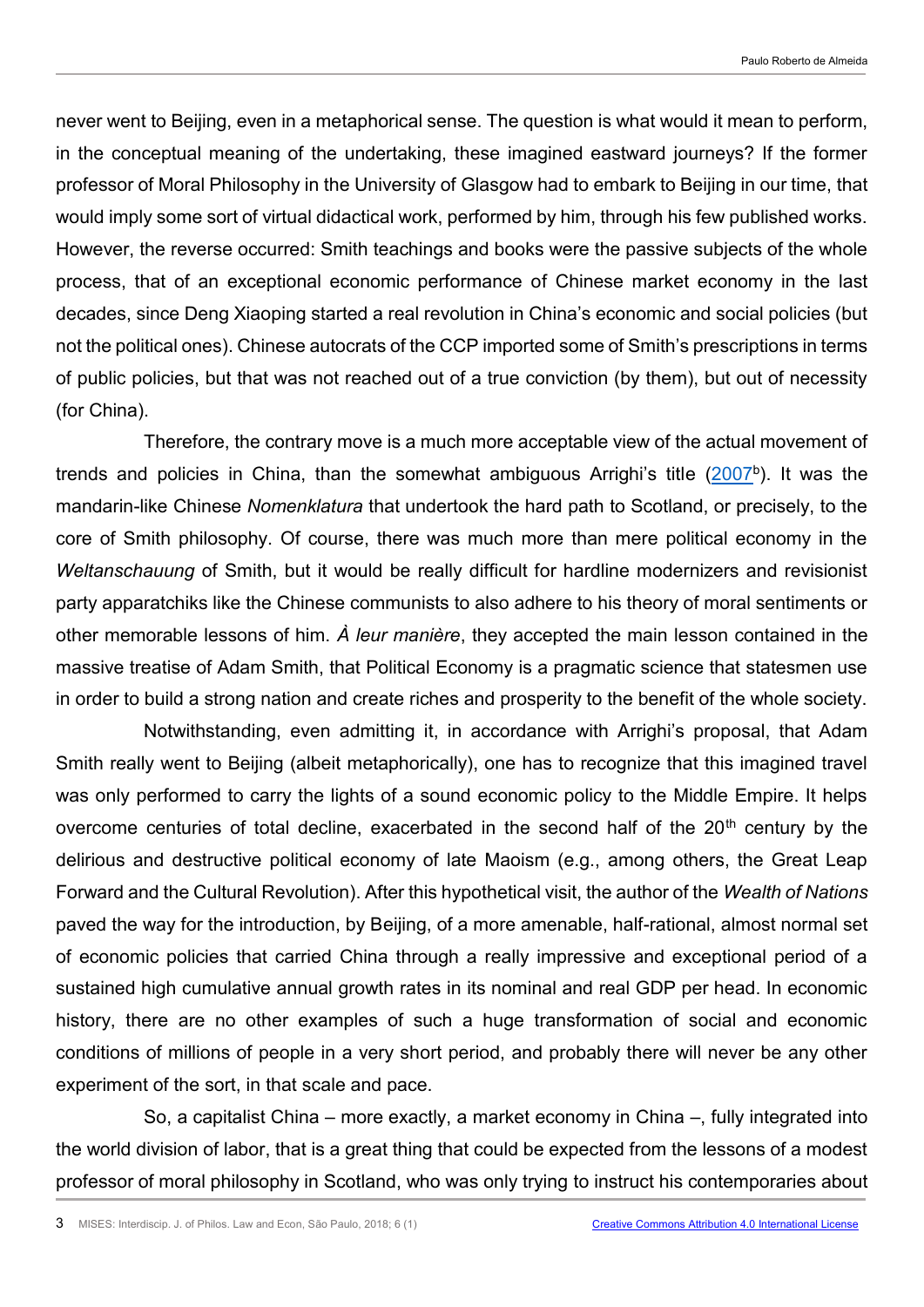the intricacies of a post-physiocratic political economy. There is no precedent for this tremendous accomplishment, and this offers an additional proof of the powerful capacity of Smith ideas to endure and spread beyond any expectation, and transform our world beyond any physical and political barriers.

Well, that is all I could say about Giovanni Arrighi's book and his description of the improbable journey of Adam Smith in Beijing. Yet, attracted by this kind of intellectual exercise, I try to imagine another improbable Smith journey into Brazil, at his own epoch or even afterwards, as well as the probable, or possible results of it. The question, confronting this imagined visit, then, is to know if and how Smith could perform this extended, albeit virtual trip to a transatlantic tropical country still under the colonial rule of Portugal. Adam Smith refers, in few passages to Portugal and Brazil, in connection to its neglect by the Portuguese Crown, and criticizes the restrictions to the growth of the colony deriving from the practice of having an exclusive company to deal with all types of trade, as a kind of oppression. Later "abandoned by all other nations, on account of its absurdity", but used by Portugal "with regard at least to two of the principal provinces of Brazil, Pernambuco [sic] and Maranhão" ([SMITH, 1791-](#page-13-2)II, p.376<sup>a</sup>).

<span id="page-3-0"></span>At that time, Brazil was not even a semi-capitalist country, not really integrated into the world economy (or just through a few Portuguese chartered trade companies and by the exports of the same commodities it continues to sell nowadays). Also, because Portugal was clearly a typical mercantilist economy, perfectly in line with the structures being criticized by Smith, and in total contradiction with his lessons about a liberal economy, that he recommended recurrently. However, taking into account that, in a manner similar to Arrighi's Smith itinerary, it is possible to send the Scottish professor anywhere in the world, I suppose that there would be no objection to make him take the road (or the sea-lanes) to Brazil. Let us embark him in this new adventure.

Indeed, Smith's lessons were, and are, universal in nature, and his prescriptions for a sound conduction of economic policies had global reach, despite many structural differences in economic characteristics between central and peripheral nations. He recommended, in a sensible way, an even combination of the free movement of production factors (by the invisible hand of market forces) with the needed action of the State in some important strategic spheres of public policies, such as defense, justice, infrastructure, and primary education.

No objection, then, that Smith's lessons could be brought to Brazil through some intellectuals, tropical mandarins somewhat equivalent to those from China, acting on behalf of a very ancient court. It is not as old as the most ancient dynasties of Imperial China, but one of the earliest States in medieval Europe, monarchic Portugal and its great seaborne Empire. One of those literati, a Portuguese-Brazilian mandarin living the epochal transition from colonial times to the new Empire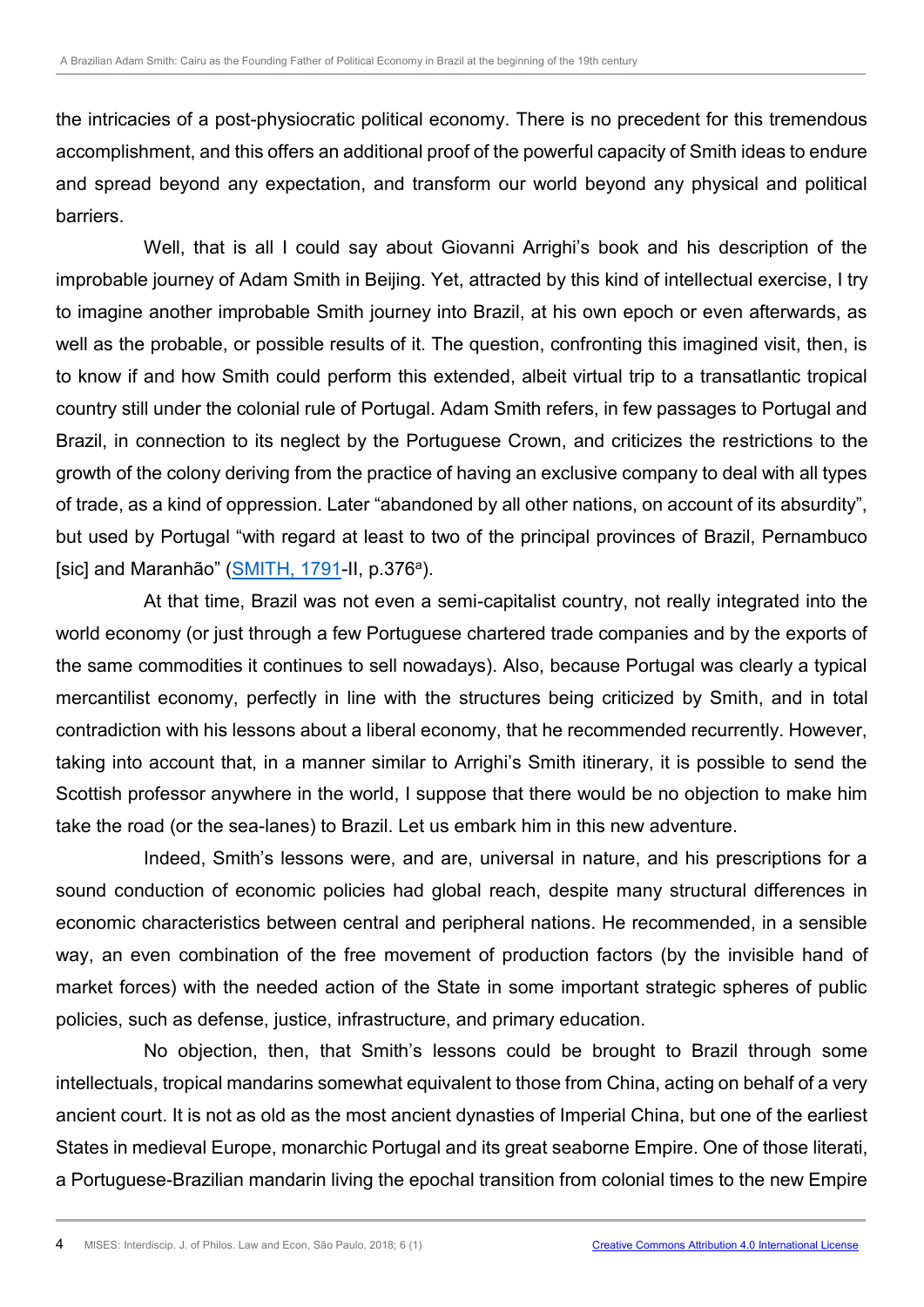of independent Brazil, was José da Silva Lisboa. He was the first and more important translator, interpreter and imitator of Adam Smith in Brazil, and one of the rare and very few disciples of the Scottish in the tropical New World. For those accomplishments, Lisboa was, soon after the conquest of the autonomy, given the noble titles of baron and viscount of Cairu, and lately turned the patron of Brazilian political economy. But who was José da Silva Lisboa?

#### **2. THE MAN AND HIS WORKS: LISBOA AS THE TRUE AND ONLY SMITHIAN IN BRAZIL**

José da Silva Lisboa was a Brazilian-Portuguese guy from humble origins. He was born in 1756 in the northeast city of Salvador, Bahia – the first "capital" of the huge American colony of Portugal up to the discovery of gold mines and diamonds in the central heartland, in the middle of 17<sup>th</sup> century, when the administration was moved to the coastal city of Rio de Janeiro. He performed his elementary studies in religious establishments of Salvador, but like many other Brazilians living in a country totally deprived of superior learning, he had to go to the University of Coimbra to accomplish his specialized studies. After graduating in Canonical Law and Philosophy in Coimbra in 1779, he returned to Bahia and started languages and philosophy classes for the following 18 years. Between the years 1798 and 1808, he served as a Court official, and needed to forge a respectable career on behalf of his father. The Old Regime did not allow manual workers or relatives to become public servants. He was offered the post at the Board of Inspection for Agriculture, Trade and Taxation in southern Bahia, and performed duties linked to the productive sector in his native province and to foreign trade as well. Created in 1751, those boards were destined to promote and control agricultural and commercial activities in the Portuguese colonies. Despite of the fact it was conceived under the repressive mercantilist *Weltanschauung* of the times, they could also serve some liberal ideals, depending on the men allowed to operate them. Silva Lisboa was clearly in the illustrated side of the balance. [\(ALMODOVAR, 1993, p.8](#page-13-3)<sup>a</sup>)

<span id="page-4-0"></span>It is symptomatic of his intellectual aspirations that many years before the arrival of the Portuguese Crown in Brazil, in 1808, Lisboa undertook to acquire a self-taught course in economy and commercial matters because there was almost nothing published in Portugal on those fields. In the same year, when he started working for the Board – dealing with a variety of transactions, such as the royal rights over the slave trade from Angola and Benguela, the new tax on cotton exports, and inspection over contracts directed to India – he published his first book. It was called *Princípios de Direito Mercantil e Leis da Marinha para uso da Mocidade Portuguesa destinada ao Comércio*, and printed by "Imprensa Régia" in Lisbon. It was not exactly an economic manual, but a collection of doctrinal and legal cases. There were transcriptions of tribunal decisions and texts from other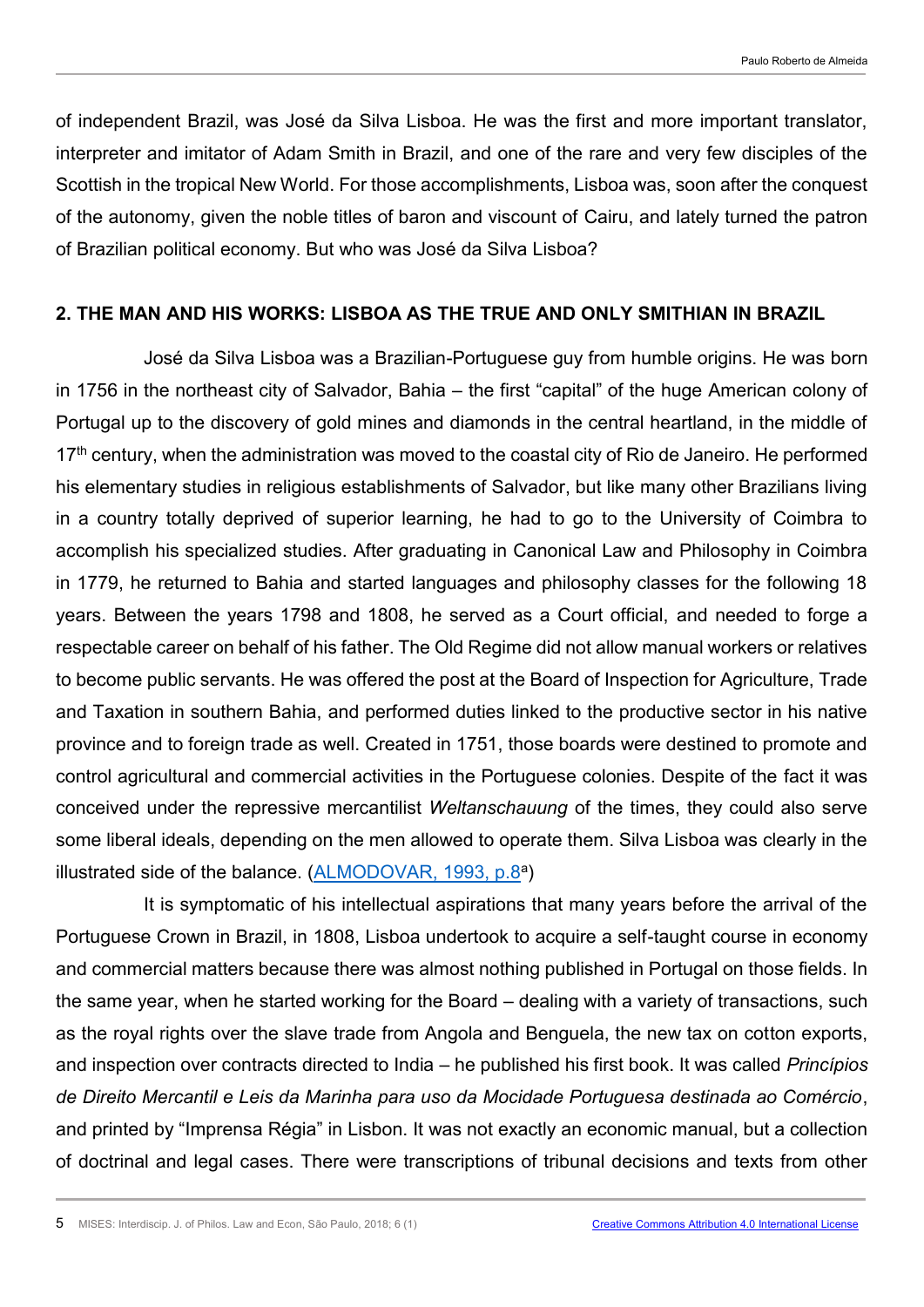writers in it that covered a vast array of commercial matters in high demand by merchants and other economic agents.

This first work attained a "stupendous success with Portuguese and Brazilian traders", according to the curator of his works, António Almodovar [\(1993,](#page-13-3) p.8<sup>b</sup>). Lisboa demonstrated in it, a real admiration for the English civilization, even before the publication of his second and most important book, heavily influenced by a detailed reading of Adam Smith's *The Wealth of Nations*, which was *Princípios de Economia Política* [\(LISBOA, 1804](#page-13-4)<sup>a</sup>). His initial intention, stated in the 1798 book, was to offer a series of "elementary treaties", dealing with various subjects of the Mercantile Law, but the vastness of the undertaking led him to work of a "wider scale", expressing then the objectives of that work:

> <span id="page-5-2"></span><span id="page-5-1"></span><span id="page-5-0"></span>Willing not to bore the readers with prolix discussions, in matters that are arid and no attractive at all, while one is not convinced of their importance and influence for the general happiness, nor acquainted with the respective technical language, I decided to introduce this work with the first ideas in Economy and explain the motives for which I recommend the lesson of the immortal work *Wealth of Nations*, of the celebrated Adam Smith, and I follow him in the cardinal thesis of his system, persuaded that he was the first who dissipated the obscurities of the Political Economy, raising high the flame to illumine the Nations and Governments about their genuine interests, which are inseparable from those of the Human kind. [\(LISBOA, 1804, p. 3-4](#page-13-4)<sup>b</sup>)

In that seminal book, in the prolific career (more than 77 works listed thereafter) of Silva Lisboa, besides the truly Smithian ideas, there is a radical departure from the French economic thinking and an appeal to a wider liberalization of the economic activities in the colony. An Appendix, published two years later, "containing interesting discussions against the criticism by an apologist of the rural philosophy", confirms it ([Almodovar, 1993-](#page-13-3)I, XVI, note 12; Appendix, in five parts, p. 125- 183<sup>b</sup>). Because of his intellectual preeminence, in the context of a colony lacking men of this kind of erudition, Silva Lisboa was appointed professor of the Royal Chair of Economic Science, to be given in Rio de Janeiro, then capital of the Kingdom in 1808. He was also chosen to be a representative in the Royal Commission for Trade, Agriculture, Factories and Navigation for the State of Brazil and Ultramarine Dominions, besides being admitted to the Royal Printing in Rio de Janeiro. In his later career, as parliamentary in the First Empire of the newly independent Brazil, he produced more than five hundred speeches, proposals, interventions, projects, vote declarations between 1826 and 1835.

That was the original context in which Smithian ideas were introduced in Brazil, later confirmed by new books by Silva Lisboa. In 1808, with the arrival of the Portuguese court in Brazil, escaping from the Napoleonic invasion of the metropolis, Lisboa was influential in the Regent Prince, D. João's decision to declare the opening of Brazil's ports to every friendly nation. A decree was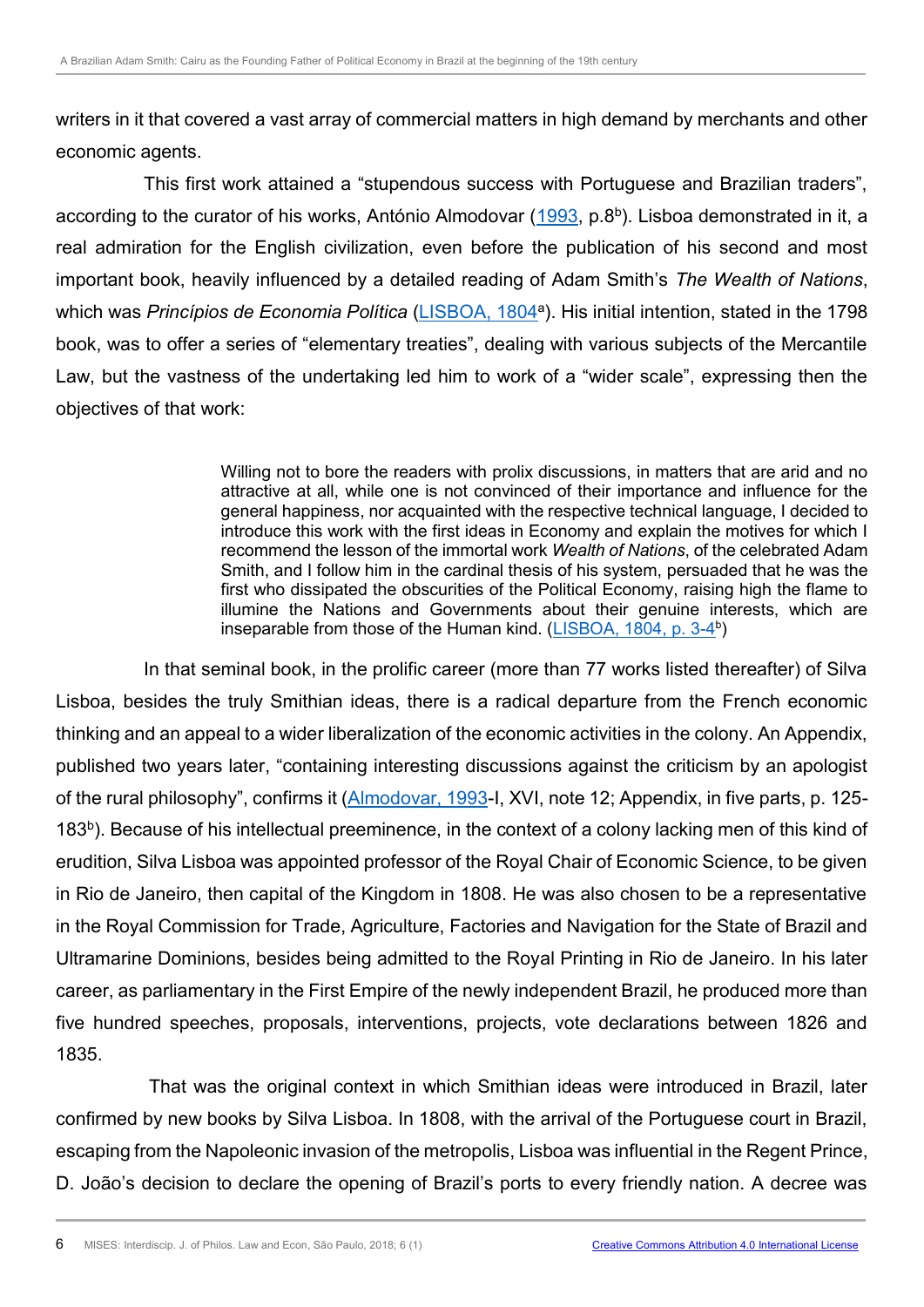<span id="page-6-0"></span>published when both of them were in Salvador, the Bahia capital, in January of that year. Lisboa immediately produced his "observations on the free trade in Brazil" – *Observações sobre o comércio franco no Brasil* (1808) –, which were followed, two years later, by another book on the "Freedom of the industry and the establishment of factories in Brazil", *Sobre a franqueza da indústria e*  estabelecimento de fábricas no Brasil [\(1810](#page-13-5)<sup>a</sup>). And, in the same year, another work, discussing the trade agreements between Portugal and Great Britain, "About the prosperity of the State through the liberal principles of the new legislation", *Sobre a prosperidade do Estado pelos liberais princípios*  de nova legislação [\(1810](#page-13-5)<sup>b</sup>).

<span id="page-6-1"></span>All these works were edited in the first volume of his collected works, besides being organized by António Almodovar and published by the Bank of Portugal in 1993. The second volume is entirely dedicated to a transcription of his great work, originally published in 1819. Lisboa synthetizes his "Studies on the Common Well-Being and Political Economy", or, by its real title: *Estudos do Bem-Comum e Economia Política, ou ciência das leis naturais e civis de animar e dirigir a geral indústria, e promover a riqueza nacional e prosperidade do Estado* (Rio de Janeiro, by Imprensa Régia, 1819; Lisbon: Banco de Portugal, 1993). In the Preface of that compendium, Silva Lisboa remembers the readers that in his 1804 *Principles of Political Economy*, he worked based on three great British economists:

> I helped myself preferably with the doctrines of Smith, Malthus, Ricardo, who exceed as original writers, profound, and didactic, men that can be called the *trio of the political economy*; because they raised this literature to the dignity of science, and contributed to its progress with rapidity, and a large number of exact principle, demonstrating the errors of previous common opinions. Smith characterized it as a *branch of legislator's science and the Statesman*. Malthus declares it to be the sole science of which could be said that the ignorance of its capital arguments represents not only a deprivation of good, but also a positive evil. Ricardo ascribed to himself the resolution of what he called the *principal problem* of the important science of political economy, that of determining the laws that, in various stages of the society, progressive, motionless, or in retrocession, regulate the distribution of the products of the Earth, according to proportions given to its various classes, in respect of wages, profits and rents. [\(LISBOA, 1819, p.7](#page-13-4)<sup>c</sup>)

### <span id="page-6-2"></span>**3. HOW SMITHIAN WAS SILVA LISBOA? IN WHAT WAYS WAS HE INNOVATIVE?**

Silva Lisboa's *Princípios de Economia Política* (1804) constitutes the first explicit incursion in the new domain of Political Economy in the Portuguese language, thus representing the first step towards its institutional acknowledgment [\(Almodovar, 1993-](#page-13-3)I: xix<sup>c</sup>). For him, it was fundamental to put the new science on grounds far away from the traditional French sources where Portuguese statesmen searched for views and inspiration. The distinction to be made, at that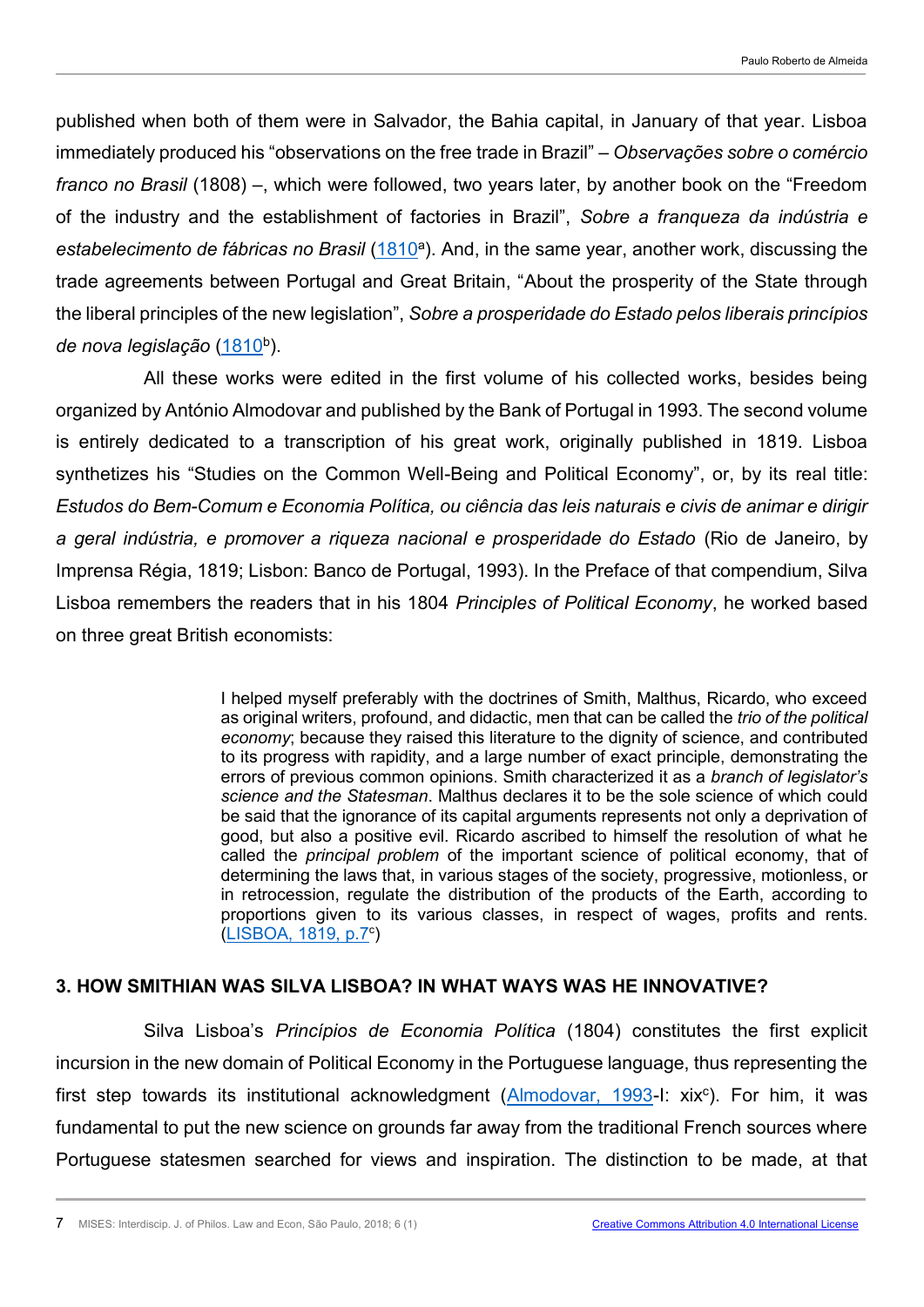moment, was to emphasize the reformist and progressive British perspective against the revolutionary and dangerous French standpoint. Many of his arguments are taken not only from *The Wealth of Nations*, but also from *The Theory of Moral Sentiments*, extensively cited in the Appendix to this work, as stressed by Almodovar [\(1993,](#page-13-3) p.21<sup>d</sup>).

<span id="page-7-0"></span>The first chapter of 1804 *Principles* starts with an evocative title: "On Social Happiness: the importance of the study of political economy for this objective: notice of the classics in this matter; utility of a simple policy in State's regime". Then, the second chapter is dedicated to the "general principles of economy". Then, in the third chapter, a compilation of "General errors and partialities of political economy systems of various nations, and writers". Chapter four is dedicated to the "Fundamental principles of the system of the first French economists". In the fifth chapter, finally, Silva Lisboa explains the "Fundamental principles of Adam Smith", followed by a sixth chapter, in which he discusses "On the difference of the theory of French economists and that of Dr. Smith on the original source of the physical production".

All of the remaining chapters, thirteen in total, cover multiple confrontations of Smith's ideas with criticisms by other personalities, as transcribed below:

> VII: Confirmation of the unique Smith's merits, as recognized by the most modern respectable authorities;

VIII: Acclamation of Smith by Mr. Garnier, his translator;

IX: Evaluation of various criticisms against Smith;

X: Comparison of James Steuart with Smith;

XI: Remark about the criticism of a modern Englishman against Smith; XII: Apologetic observations about the criticism, against Smith, made by the author of the Political Memoirs on the Real Basis of the Greatness of Nations; XIII: On the philosophical exaction, and the political orthodoxy of Smith's doctrines;

The Appendix of the *Principles*, which was finished in 1806, has five parts and they are all dedicated to a defense of Smith's ideas, "containing interesting discussions against the criticism by an apologist of the rural philosophy", who was an anonymous Englishman supporter of the French economists [\(1993,](#page-13-3) p.125-183). Silva Lisboa's aims, in his various works, especially in the *Principles*, were not only the practical instruction of Portuguese traders and merchants, but also the philosophical and political enlightenment of Statesmen and high authorities in Portugal and its Brazilian colony (at that time), in matters of political economy and State administration (which is, economic policies). His secondary goal consisted in the assertion of the validity and legitimacy of Smith's ideas against what he called the "rural philosophy", that is, the French physiocracy and its main economists. This second objective was not simply a question of philosophical inclinations, but also a practical consideration by Silva Lisboa: Portugal and its colonies should abandon the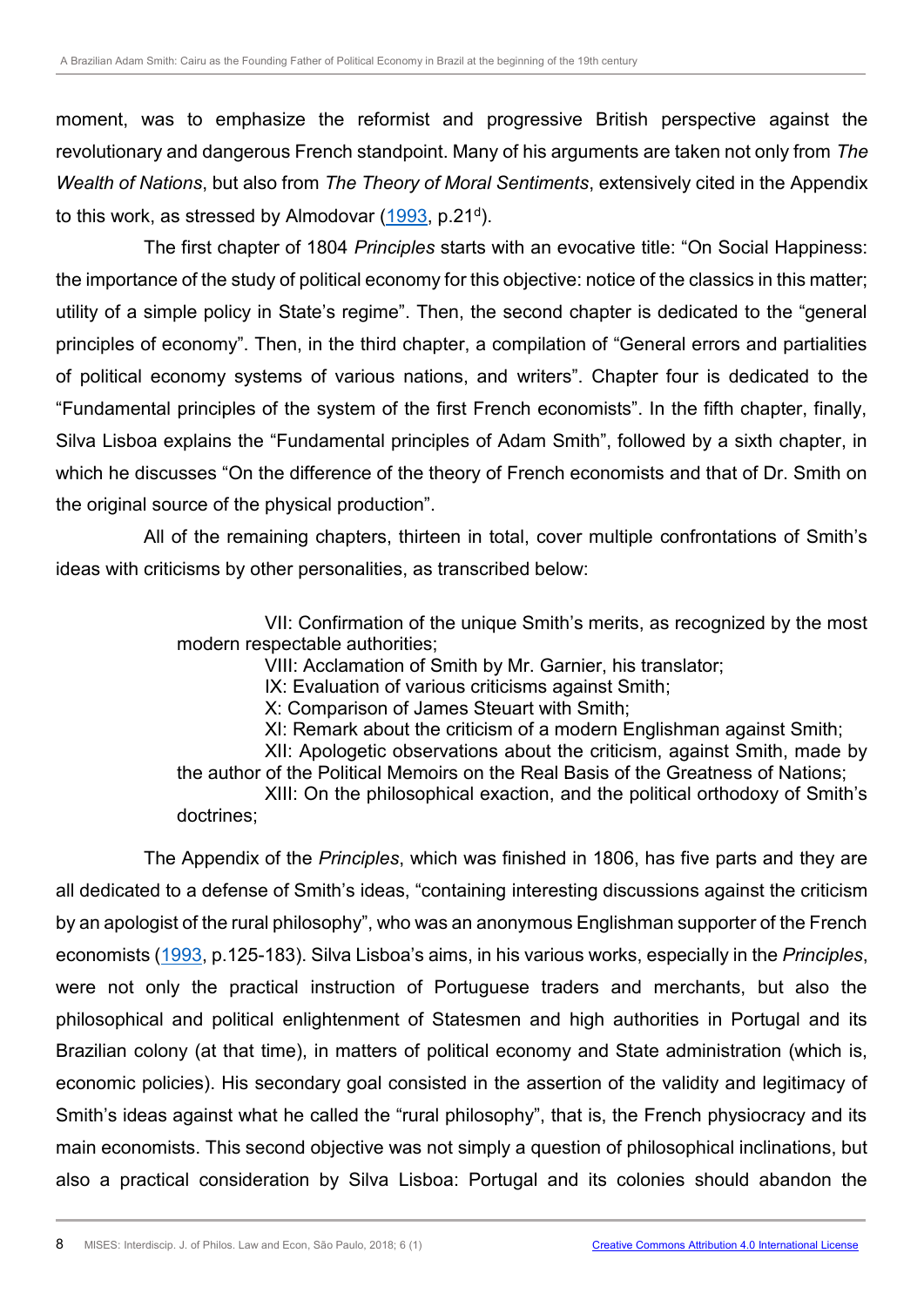anachronistic ideas of the French and adopt the progressive principles of the British. French and Portuguese traditions were anchored in the old mercantilist system – Colbert, Pombal – with its agrarian inclinations. Silva Lisboa proclaimed the ultimate superiority of the economic, political and moral ideas instead. They were directed, according to him, to the "infinite possibilities of civilization and progress, that [are] open to the human spirit" ([ALMODOVAR, 1993, p.20\)](#page-13-3).

<span id="page-8-0"></span>In that context, the defense of freedoms was essential, both in the Smithian tradition and in Silva Lisboa's works. Their identity is, in that respect, almost total. As remarked by his modern Portuguese interpreter, Silva Lisboa's main argument is that "the fundamental law of the civilized nations" consists in that, "once all systems of preferences and restrictions are removed, [it occurs] the spontaneous establishment of the obvious and simple system of natural liberty" ([ALMODOVAR,](#page-13-3)  [1993, p.22\)](#page-13-3). However, Lisboa is not a mere follower of Smith's ideas and arguments. He truly innovates over the economic foundations of Smith's system. Since the beginning, but more explicitly in his 1819 *Studies on the Common Well-Being*, he states that the second production factor, labor, must be complemented by a second component. The *intelligence*, not only in the meaning brought by the Enlightenment, but in the practical sense of human capacity applied to productive activities.

<span id="page-8-2"></span>It is known that Smith adhered to the theory of labor value, although he referred in the first lines of *The Wealth of Nations*, "the skill, dexterity, and judgment with which labor is generally applied" ([SMITH, 1791](#page-13-2)<sup>b</sup>, p.1-2; [LISBOA, 1993,](#page-13-4) p.52-53<sup>d</sup>). Lisboa accepted that, with a peculiar interpretation, which was already initiated in his *Principles* (1804), but developed only later, and inserted in his *Studies* of 1819. His reasoning, as a kind of "founding father" of the knowledge economy, deserves a detailed transcription:

> <span id="page-8-1"></span>In these *Studies* I had a special endeavor in examining one of the more important problems of the political economy, indicated by Adam Smith just in the introduction of his work, but which was not developed by him, nor, up to our days, by any of the subsequent economists, having a consequence that goes beyond any calculation, that is to know: 'if, for the riches and prosperity of the nations, which factor contributes the most, and in which proportion: the *quantity of labor*, or the *quantity of intelligence* in the animation and direction of the general industry!'. This continues to be a *desideratum* in the Republic of Letters. I try to demonstrate that the work of the economist must be, not to direct the society to mechanical labor, manual and painful; but to inquiry about the effective means to reduce those pains definitively, through the study of the laws and works of the Creator, replacing the labor of the human kind by the *labor of the nature*; this to ensure that the nature turns itself into the main worker in the cultivated states, where each individual cooperates with his special talent and the exercise of his body and mind faculties, knowing and applying the power and ways by which this nature labor operates in the production, and the transfer of visible things, taking advantage of those things in his benefit, to ensure the needed and appropriate reproduction of life goods; this with the objective of having the men the greater possible riches, with the least possible labor. [\(1993,](#page-13-4) p.8)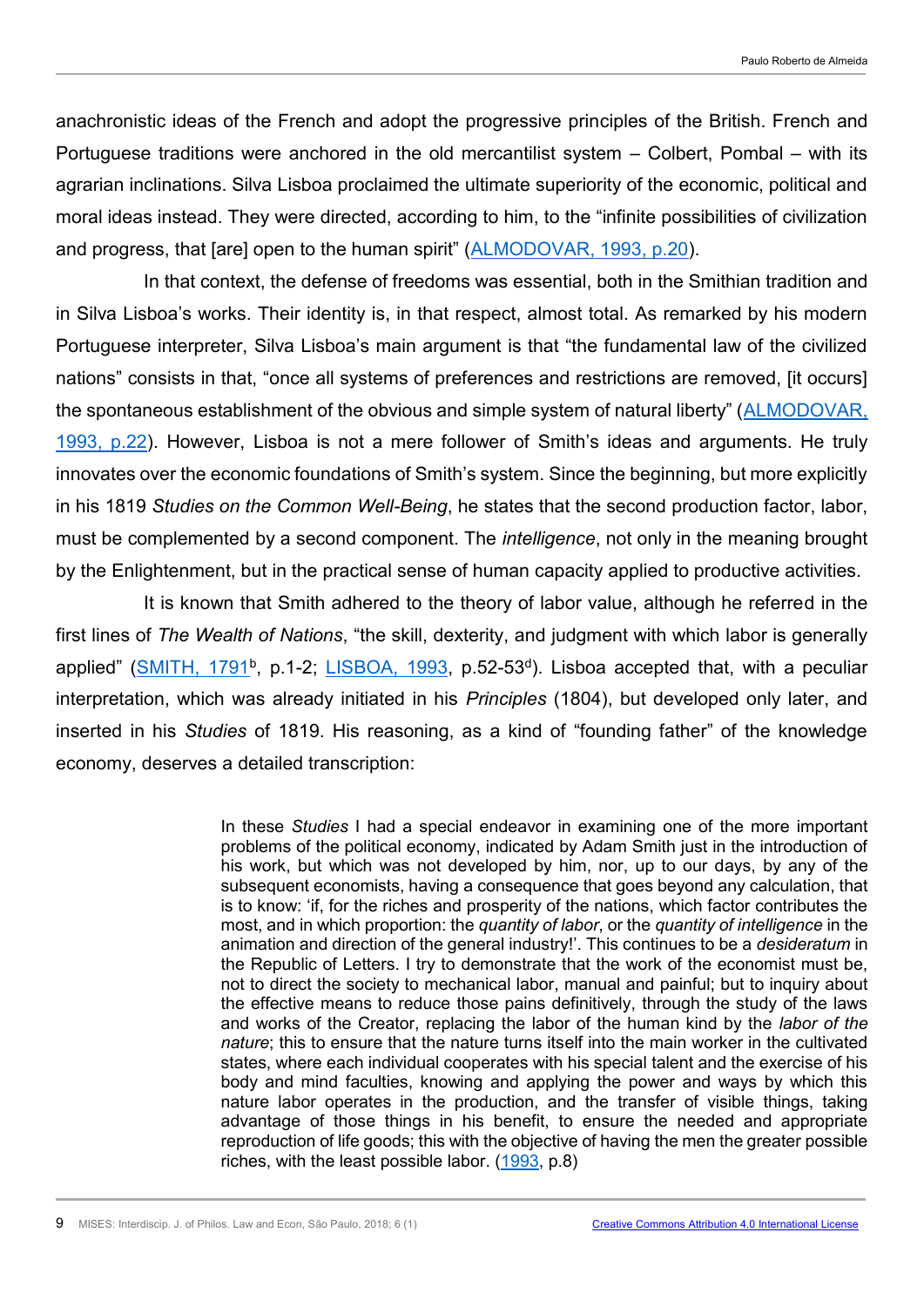Indeed, the "theory" of Silva Lisboa was that the *intelligence*, in the operations of the society, constitutes almost all for the goodness and a proper order in the life of the people. With this peculiar understanding of this economic factor, he considered the intelligence even more important in the tropics, e.g. Brazil, than in temperate countries:

> This theory is especially interesting in this part of the new world, even if nature is benign to the inhabitant of the tropics, helping the workers with the fertility of the land, and the freshness of the airs; nevertheless, being in sunny regions, this does not gives them the body robustness of the cold countries, where men are able to better support hard labor. They have, in consequence, to acquire superior intellectual forces, in order to use more the *strength of the mind* than the *service of the body*, having at their side the natural worker, for the supplies and the leisure of life. Besides, they have few arms for a huge territory; they have to rely on capacities, without looking at Africa, but constantly to Europe, the mother of the braves, who founded the colonies in America… ([1993,](#page-13-4) p.9)

Silva Lisboa was later honored, during the First Empire, with the title of Baron and Viscount of Cairu (middle 1820s), and became, in the  $20<sup>th</sup>$  century, the patron of the Brazilian economists, although few economists nowadays read the works of their "protector" in the economy programs and disciplines of most universities.

### **4. THE GRADUAL VANISHING OF LIBERAL IDEAS IN BRAZIL: ADAM SMITH IN RETREAT**

At that juncture of the pre-independent Brazil, Silva Lisboa was not alone in preaching liberal ideas for the development of Brazil. Another autodidatic "economist", Hipólito José da Costa, a Portuguese subject who was born in Sacramento (today in Uruguay), raised in Southern Brazil, and educated in Coimbra. He also deeply contributed to the dissemination of the liberal ideas of British (Smith, of course) and French economists (Jean-Baptiste Say). He did that through the pages of his paper *Correio Braziliense*, published in London, from 1808 (the year that the Portuguese royal court fled from Portugal, invaded by Napoleon soldiers, and installed the siege of its immense seaborne empire in Rio de Janeiro) to 1822 (the year of Brazilian independence). Hipólito da Costa personally translated and published in *Correio,* the ideas of the great European economists of the beginning of the 19<sup>th</sup> century, including the works of Silva Lisboa, which he commented extensively, approving their liberal instance.

Books by European economists eventually reached the shores of Rio de Janeiro and other ports in Brazil, though their names were usually first announced in the pages of *Correio Braziliense*. Though "clandestine" in Portuguese jurisdictions, Hipólito's paper circulated largely in Brazil, among the intelligentsia and even Portuguese Crown officials. Perhaps Adam Smith, Say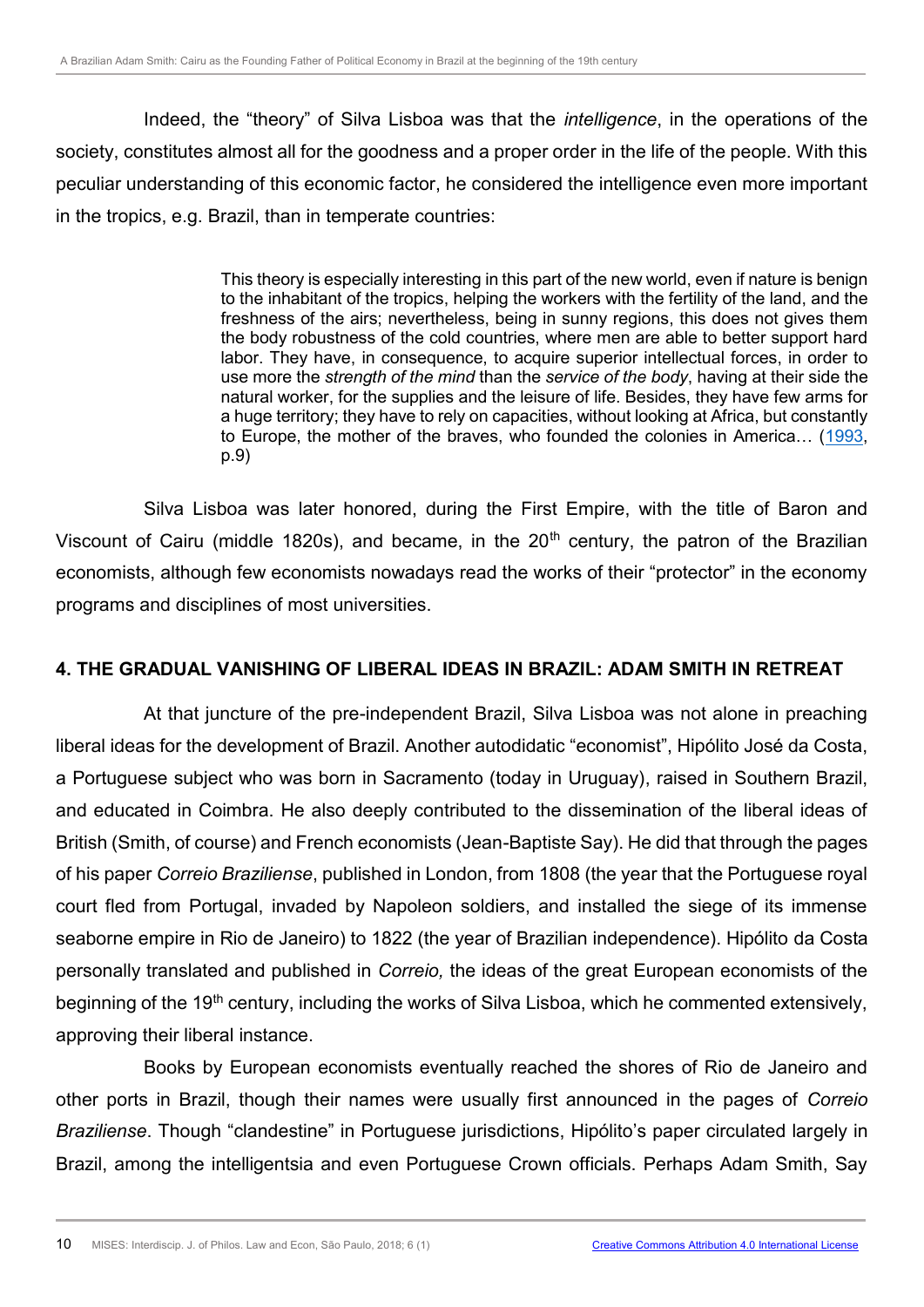and other European intellectuals became known much more through his publication than directly or through Lisboa's books. At the independence, many of the founding fathers of the new Empire were imbued, almost saturated, with the ideas of Adam Smith and Jean-Baptiste Say, which were carried by disciples such as Silva Lisboa and Hipólito da Costa.

Notwithstanding, the novelty and riches of Lisboa contributions to an early preeminence of liberal ideas in Brazil, the transposition of those ideas to the reality of a slave-based, agrarian economy was not exempt of unwanted consequences. Despite of the fact that José Bonifácio, the "father of the independence", recommended the immediate abolition of the slave traffic, and a gradual transition towards European immigration, the plantation owners of Rio de Janeiro (coffee) and the Northeast (sugar and cotton), who formed the majority in the Constituent Assembly and constituted the basis of the new State, blocked any attempt in favor of slave emancipation and land reform. Brazil took almost half century to effectively suppress the African trafficking and 80 more years to achieve emancipation (without any land reform or education). Its Land Law, adopted in 1850, was the contrary of an agrarian reform, and monopolized instead, all lands available, which remained under the control of the monarchy or the families of ancient landowners.

Even the survival of the liberal economic policies by the first generation of Statesmen, was put at risk at the end of the First Empire (1831), with new protectionist instincts arising just before and after the denunciation of the unequal trade treaties with Great Britain (1844). Protectionist stances started to take hold at the beginning of the Second Empire (1840) and became predominant during the second half of the 19<sup>th</sup> century, in line with the Hamiltonian Tariff model and Friedrich List arguments in favor of tariff protection, reciprocity and economic nationalism.

Brazilian intellectuals of the middle of the 19<sup>th</sup> century were shifting towards the "American system", that is, the economic nationalism and trade protectionism. In truth, high protection during the whole period was much more motivated for fiscal reasons – receipts from tariffs were the main, almost the sole, source of revenue for the State, in the absence of any other taxable assets – than for supposed industrializing considerations, a futile project at that juncture. The elites, either political or economic, remained aligned to those illiberal ideas during the rest of the 19<sup>th</sup> and the whole of the  $20<sup>th</sup>$  century. Trade protectionism became the "official credo" among economists and public officials in Brazilian history and thus remained until our days.

During the preeminence of the neoclassical economic thinking, at the beginning of that century, some ideologists and entrepreneurs engaged in Brazil's modernization. They welcomed the successors of Hamilton and List, creating a high degree of support for the ideas of the Romanian economist Mihail Manoilescu, expressed in his *Théorie de l'Échange Inégal et du Protectionisme* (1929). It was quickly translated in Portuguese, and adopted by São Paulo industrialists, under the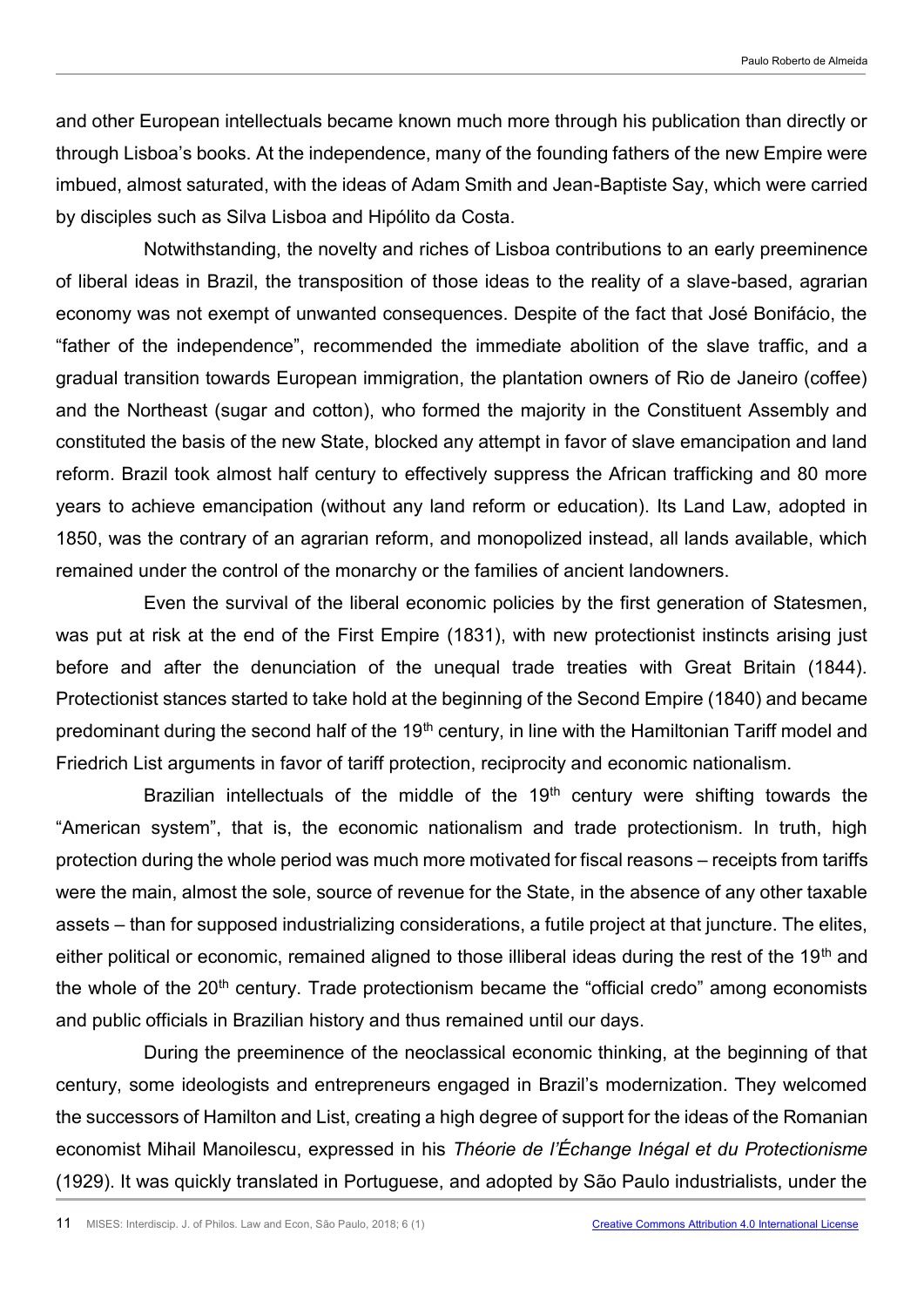leadership of Roberto Simonsen, entrepreneur and professor at the Free School of Sociology and Politics. Those ideas were the basis for the "successful" industrializing process of the second half of the 20<sup>th</sup> century, with its concentration in São Paulo.

An important debate over the economic policies that Brazil should adopt with the end of the Second World War took place during the years 1944-1945. The elimination of controls and restrictions introduced, at the beginning of the war, the possibility of a new kind of economic choices and policies. Two options were at stake: the return to (or, more exactly, the creation of) a liberal posture, as recommended by Eugenio Gudin, or the continued interventionism by the State, as defended by the industrialist Simonsen himself. Despite the fact that Gudin largely won this debate on theoretical grounds, the practical winner was Simonsen, as Brazilian elites – politicians, military, industrialists, most of representatives from academia – clearly espoused an interventionist approach in macroeconomic and sectorial policies.

At that moment, in the middle of the  $20<sup>th</sup>$  century, Silva Lisboa was only a vague reference, even for specialists in economic history or economic thinking. His works remained unedited for more than a century and a half. In a fair way, in 1940, a Brazilian Commission for Portuguese Centennials – foundation of *Condado Portucalense* by Afonso Henriques, during the Middle Ages, in the 13<sup>th</sup> century, and three centuries of the end of the Iberian Union, in 1640 –, looking for something to celebrate, decided to reprint a facsimile edition of one of his works, and a minor text was chosen: the *Memória dos Benefícios de El-Rei D. João VI* (1818), not exactly a book of political economy. It was only in 1956 that a new and annotated edition of the *Princípios de Economia Política* (1804) was published at the occasion of 200<sup>th</sup> anniversary of Silva Lisboa's birth (1756). Two decades later, in 1975, the *Estudos do Bem Comum e Economia Política* were published by the IPEA, the Institute for Applied Economic Research, an agency linked to the Ministry of Planning, perhaps an involuntary irony towards a liberal economist. Finally, in 1999, while preparing the celebrations of 500<sup>th</sup> anniversary of the discovery of Brazil in 2000, the Brazilian Senate inserted, in its Brazilian Basic Library, a new edition of *Observações sobre a franqueza da indústria, e estabelecimento de fábricas no Brasil* (1810), with an erudite introduction by Fernando Antônio Novais and José Jobson de Andrade Arruda.

As regards the Scottish master of Silva Lisboa, only few editions – abridged versions – of Adam Smith's seminal work, *The Wealth of Nations*, were translated and published in Brazil during the 20<sup>th</sup> century. Liberal economics remained perfectly ignored in Brazilian faculties of economics, as they were dominated since their start, in the 1940s, by the Keynesian vulgate contained in Paul Samuelson's *Economics*. Since the creation of the United Nations Economic Commission for Latin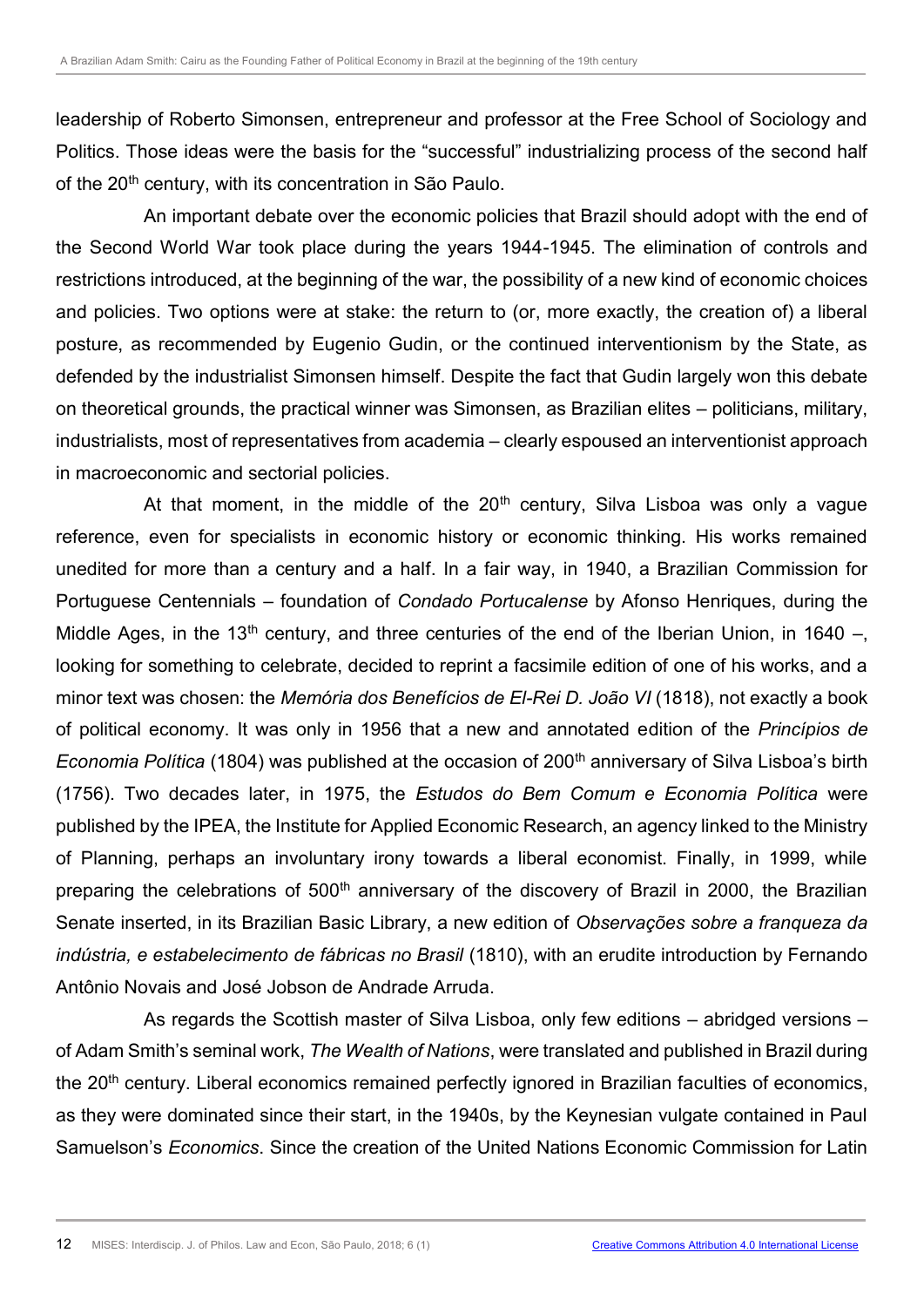America and the Caribbean (ECLAC), in 1948, under the leadership of Raul Prebisch, a peculiar version of a developmentalist Keynesianism took hold in every Brazil's economy faculties.

One of the most distinguished of its representatives in Brazil, the economist Celso Furtado, graduated in Paris (1948), with a long stay in the headquarters of ECLAC, in Santiago. During the first half of the 1950s, he condemned Silva Lisboa to an unreasonable ostracism again. He did that in his important economic history book, *Formação Econômica do Brasil* (1959), where the first Brazilian economist, in contrast to the "industrialist" Alexander Hamilton, is unduly assimilated to a mere follower of the *laissez-faire, laissez passer*, and to a superstitious believer in the invisible hand of Adam Smith. The accusation, and the contrast, resumed later in a doctoral dissertation [\(FENELON, 1973\)](#page-13-6), are made in these terms:

> <span id="page-12-1"></span><span id="page-12-0"></span>Both [Cairu and Hamilton] are disciples of Adam Smith, whose ideas they absorbed directly and at the same time in England [sic]. Notwithstanding, while Hamilton converted himself in a paladin of industrialization, not well received by the class of small American farmers, defends and promotes a decisive State action of a positive character, direct stimuli to industries, and not only passive measure of a protectionist nature – Cairu believes superstitiously in the invisible hand, and repeat: *laissez faire, laissez passer, laissez vendre*. [\(FURTADO, 1963, p.123\)](#page-13-7)

In fact, the erroneous original charge of a Silva Lisboa "regressist", agrarianist, and enemy of the industry, was advanced earlier, by one of the most famous Brazilian historians, Sérgio Buarque de Holanda, in his *Raízes do Brasil* (1936). With the condemnation repeated by Furtado, David Landes, the distinguished economic historian from Harvard, who read the American edition of Furtado's work, relayed the ominous accusation in his justifiably praised *The Wealth and Poverty of Nations* (1998). The "political indictment" of Silva Lisboa by distinguished people from academia in Brazil also represented an intellectual rejection of Smith's ideas by most of those literati. In fact, economic liberalism in Brazil became a sort of "skin infection", that each one among the literati wanted to escape from.

During the hard times of adjustments and economic reforms in Brazil and Latin America, late 1980s and early 1990s, the pestiferous accusation became an equally grave indictment: "neoliberal", at the same time when, in both sides of the Atlantic, Smith, Mises, Hayek, and Friedman were being saluted again and brought to a respectable place, in governments and academia. Not in Brazil and in Latin America, where allegations of "neoliberalism" were almost a political condemnation without any appeal in the academia. Adam Smith was sidelined by the "Washington consensus", as the devil in person.